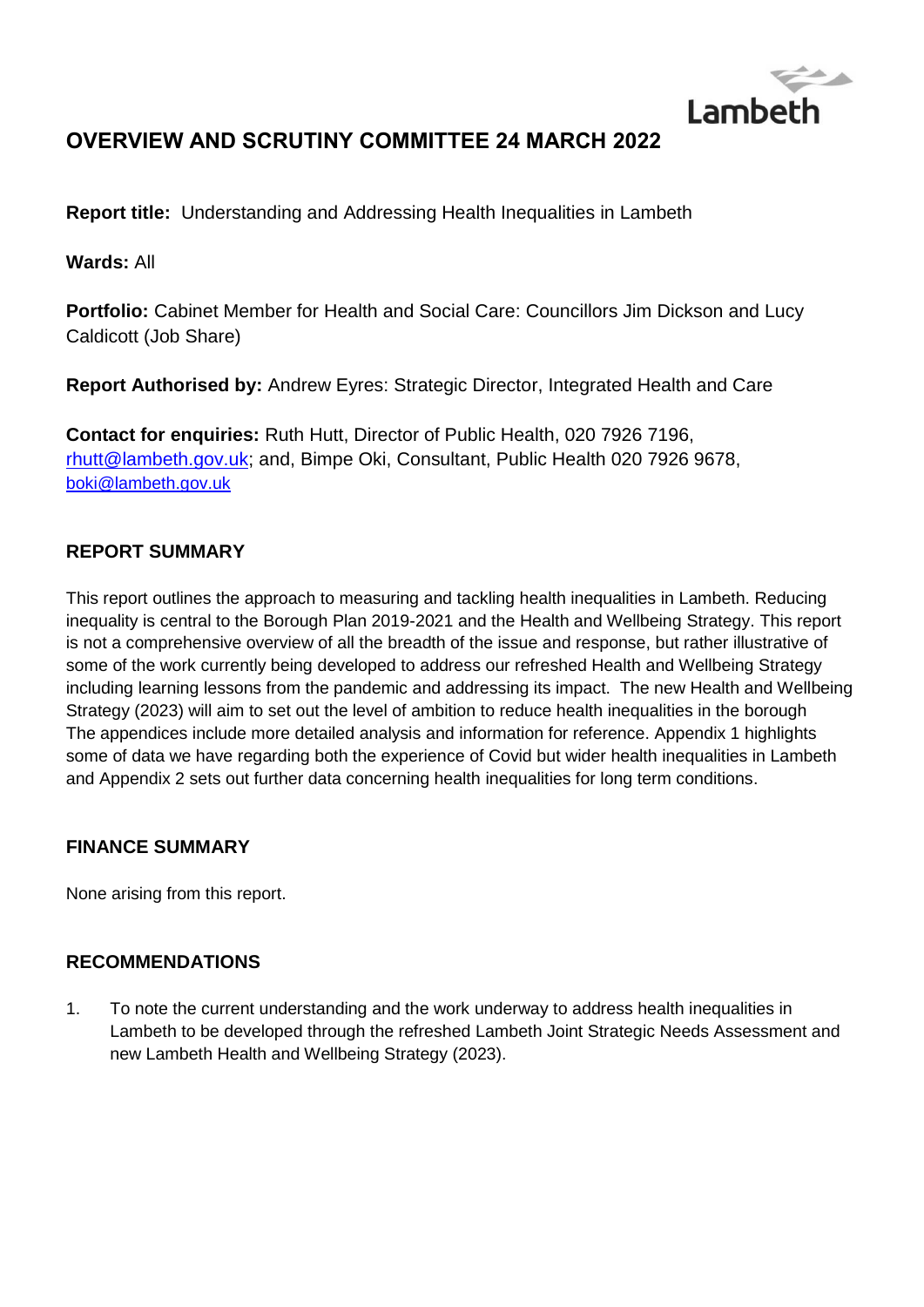# **1. CONTEXT**

- 1.1 This report outlines the approach to measuring and tackling health inequalities in Lambeth. Reducing inequality is central to the Borough Plan 2019-2021 and the Health and Wellbeing Strategy. The impact of poor health and disease does not fall equally across the population and those from the most socio-economic disadvantaged communities experience the poorest health outcomes. This has also been true of the experience of Covid-19.
- 1.2 Lambeth Together is the strategic local partnership for health and care. Addressing health inequalities is central to its mission of improving health and care for all Lambeth people. A Lambeth Together Equalities Diversity and Inclusion (EDI) group has been established during 2021 to help drive the embedding of good practice on equality issues across the local health and care system. The EDI Group which has representation from partners across Lambeth Together was set up to
	- a. Hold a (constructive) mirror to the 'system' in Lambeth.
	- b. Develop and adopt a shared measurement approach/system
	- c. Create a 'social movement' that puts health and equity at the heart of delivering and service design.
	- d. Act as the Place level Equalities Group, engaging with other boroughs, SEL Integrated Care System, London and national.
	- e. Consider how to align our outcomes to the recently published NHS 5 focused clinical areas, Appendix 3 provides an update with proposals of next steps for the Lambeth Together EDI group.
- 1.3 The health inequalities that were exacerbated by the pandemic brought a sense of urgency for the NHS at a national level to take more concerted efforts. "Core20PLUS5" is an NHS England and Improvement approach to support the reduction of health inequalities at both national and system level. The approach defines a target population cohort – the 'Core20PLUS' and identifies 5 focused clinical areas requiring accelerated improvement. Core20 focuses on the 20% most deprived of the national population; PLUS - Integrated Care System (ICS) determined population groups experiencing poorer than average health access, experience and/or outcomes, but not captured in the 'Core20' alone e.g., ethnic groups: "5"- sets out five clinical areas of focus to achieve national aims.
	- 1. Maternity: ensuring continuity of care for 75% of women from Black, Asian and Minority Ethnic communities and from the most deprived groups.
	- 2. Severe mental illness (SMI): ensuring annual health checks for 60% of those living with SMI (bringing SMI in line with the success seen in learning disabilities).
	- 3. Chronic respiratory disease: a clear focus on Chronic Obstructive Pulmonary Disease (COPD) driving up uptake of COVID, flu and pneumonia vaccines to reduce infective exacerbations and emergency hospital admissions due to those exacerbations.
	- 4. Early cancer diagnosis: 75% of cases diagnosed at stage 1 or 2 by 2028.
	- 5. Hypertension case-finding: to allow for interventions to optimise blood pressure and minimise the risk of myocardial infarction and stroke.
- 1.4 Health inequalities have continued to be evident in Lambeth. Local research has also established that the burden of disease is worse for some ethnic groups, specifically Black African and Caribbean people, those from Asian backgrounds, and those from "other" backgrounds which in Lambeth is likely to include our significant Spanish and Portuguese speaking communities. The [Annual Public Health Report published](https://moderngov.lambeth.gov.uk/documents/s106892/05b%20Lambeth%20APHR%20web%20final%20v2.pdf) in 2019 was focused on Health Inequalities.
- 1.5 Recent data from the Office for National Statistics (ONS) has shown that [life expectancy](https://www.ons.gov.uk/peoplepopulationandcommunity/birthsdeathsandmarriages/lifeexpectancies/bulletins/nationallifetablesunitedkingdom/2018to2020#:~:text=Life%20expectancy%20at%20birth%20in%20the%20UK%20in%202018%20to,period%20of%202015%20to%202017) fell in 2020 across the country, and that the inequality in life expectancy increased. In Lambeth, male life expectancy fell from 79.5 to 78.6 years and for women from 84.2 to 83.9 years. For women this drop mirrors that seen across the country, but for men it is twice as much.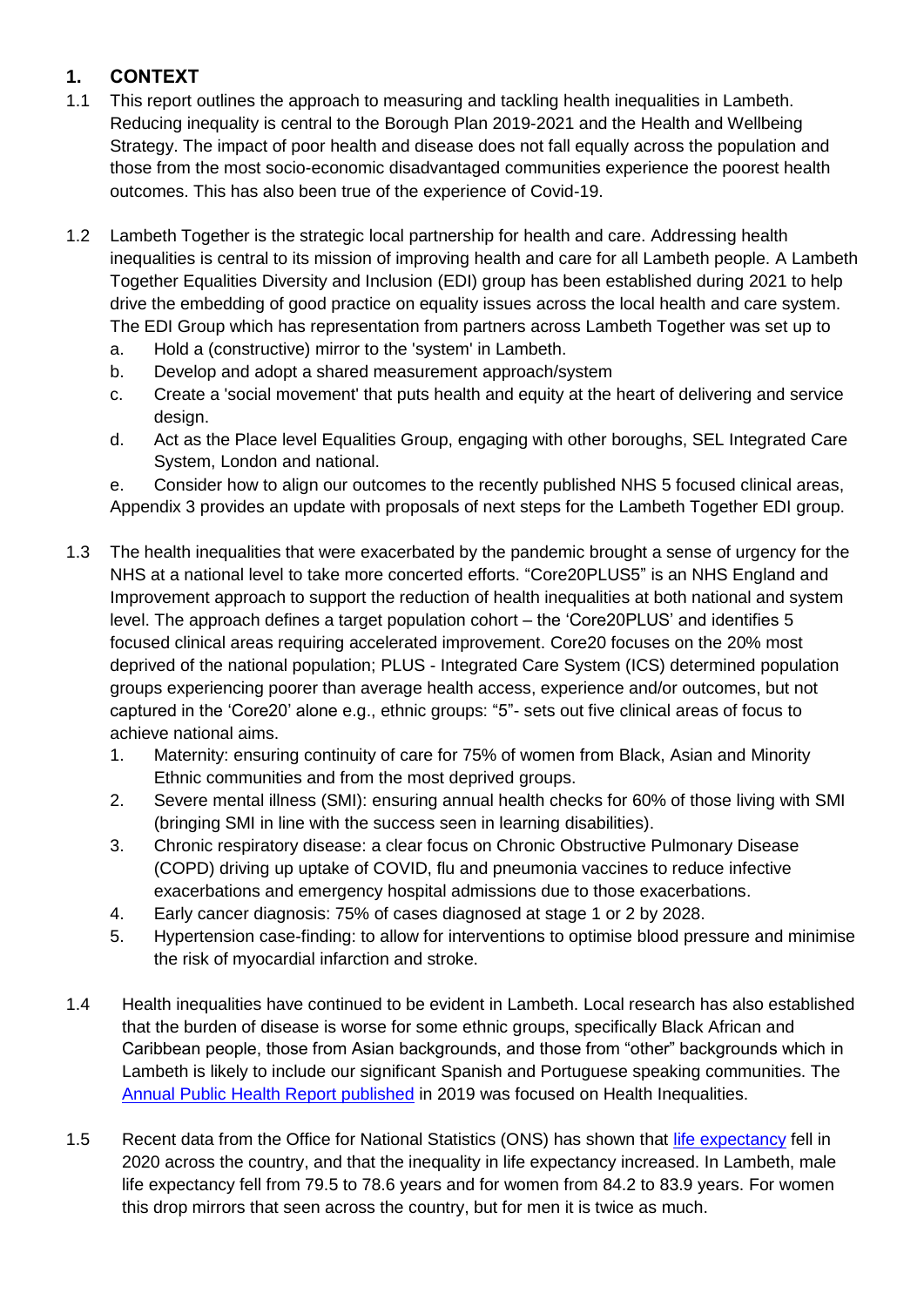- 1.6 The experience of Covid-19 has shown that there are differences by ethnic group, age, sex and socio-economic status on testing, access and ability to implement protective behaviours (such as self-isolation and access to PPE), vaccination status and the associated outcomes of severe disease and risk of dying. In Lambeth, throughout the pandemic we have tried to mitigate some of these impacts by working closely with communities who are at higher risk, may have barriers to accessing support or care and for whom the standard approach does not work. This report sets out some of evidence from London and Lambeth on what has been learnt over the last two years and builds on a previous [report](https://moderngov.lambeth.gov.uk/documents/s121112/03a%20OSC%2020201020%20C19Lessons%20FINAL.pdf) to Overview and Scrutiny Committee in October 2020.
- 1.7 Whilst Covid-19 has had an impact on the health outcomes for Lambeth residents, we also know that some of the risk factors for conditions like poor mental health, cardiovascular disease and some cancers will have also increased due to a reduction in prevention activities and impact of some of the restrictions which were put in place to prevent the spread of Covid-19. It is particularly important that we recover some of the screening and prevention programmes rapidly and through a lens of health equity building on what we have learnt from working with our communities through the pandemic.
- 1.8 As part of the Lambeth Joint Strategic Needs Assessment (JSNA) we are refreshing the health profile for Lambeth as well as the process for prioritising areas of work for the JSNA. The JSNA is a statutory requirement which assesses the current and future health and wellbeing, health and social care needs of local population. There is a requirement that the JSNA sets the local strategic direction of service delivery to meet the identified needs and informs different local policies and strategies. This will include informing the new 2023 Lambeth Health and Wellbeing Strategy and reducing health inequalities will be central to the ambition and outcomes of the Strategy. Health inequality considerations will be considered in the co-production of the Strategy and how local priorities are agreed.
- 1.9 In particular, the Health and Wellbeing Strategy will seek to reflect recommendations from Public Health England - now the Office for Health Improvement and Office for Health Improvement and Disparities (OHID) - on how to better focus on ethnicity within taking action on health inequalities. These include:
	- a. **Mainstreaming ethnicity**: Explicit consideration of ethnicity within health inequalities work.
	- b. **Influencing decision-makers and role of senior leadership**: The Lambeth Together Equalities, Diversity and Inclusion Group will seek to influence senior leadership across the health and care system to take into account ethnic differences in decision-making processes.
	- c. **Data collection, analysis and reporting**: Better quality data collection, more consistent analysis and reporting of data on ethnicity, health and healthcare so that there is adequate understanding of local needs and the extent to which they are being met by policies and services.
	- d. **Action on the wider social and economic determinants of health**: A Health in All Policies approach will provide a mechanism to consider health impacts of the wider determinants of health taking into account the different ethnic patterns.
	- e. **Tackling racism and ethnic discrimination**: Acknowledging, understanding and addressing the central role of racism must and building the evidence base around effective action.
	- f. **Commissioning of culturally sensitive health promotion interventions**: Interventions need to work with cultural and religious understandings and values while recognising intragroup diversity and avoiding stereotyping.
	- g. **Improving access, experiences and outcomes of health services**: Actions at organisational level include: regular equity audits; use of Health Impact Assessments; integration of equality into quality systems; good representation of black and minority ethnic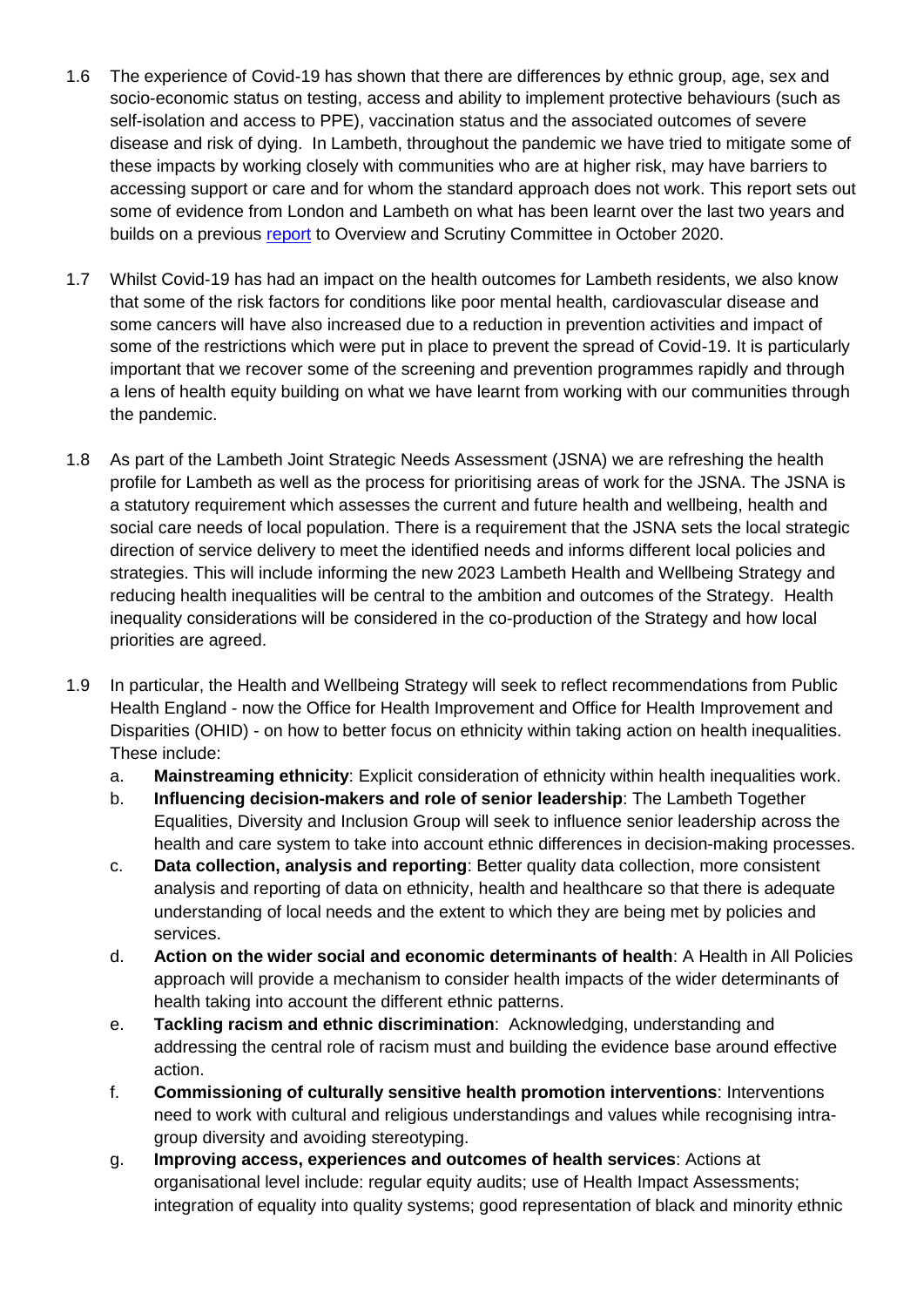communities among staff; sustained workforce development and employment practices; and trust-building dialogue with service users

- h. **Engagement with minority ethnic groups**: Having meaningful engagement and involvement of minority ethnic communities, across all areas of activity. This will include the JSNA and Health and Wellbeing Strategy development to help better understand needs and assets. Also, a concerted effort will be required by public and private sector employers and service providers; using the work with our anchor institutions to support this.
- i. **Making use of evidence**: The evidence base to inform policy and practice remains limited, but more can be done to mobilise the available evidence and to document and evaluate promising and innovative local practice.
- 1.10 This report describes some of the information we have locally on health inequalities, highlighting where available, any ethnic disparities and outlining work underway to address these. It is not a comprehensive overview of all the breadth of the issue and response, but rather illustrative of some of the work to recover the impacts of the pandemic and learn the lessons for the future, for which the new Health and Wellbeing Strategy will offer strategic direction for the borough. The appendices include more detailed analysis for reference. Appendix 1 highlights some of data we have regarding both the experience of Covid but also other health inequalities in Lambeth.

# **2. PROPOSAL AND REASONS Pre Covid-19**

- 2.1 The impact of health inequalities in Lambeth has been recognised for a long time, and much of the work of the Council and NHS has centred on reducing inequalities by making a significant difference to those with the worst outcomes. Inequalities existed both between Lambeth and the rest of England and within Lambeth itself.
- 2.2 A critical indicator of health inequality is life expectancy (LE); a measure that offers a stark picture of unfair and avoidable health inequalities. Prior to the pandemic, the gap in life expectancy between the most and least deprived areas in England was 9.3 years for males and 7.3 years for females. Life expectancy in Lambeth was broadly in line with the average for England as a whole: for men it was one year lower than in England as a whole, for women it was the same. The gap between Lambeth and England life expectancy had closed over the last 2 decades.
- 2.3 Healthy life expectancy (HLE) is the number of years we live in good health. Women in Lambeth had a healthy life expectancy of 63.4 years. This had not changed in the past decade. For men there had been a 6.8 year decline in healthy life expectancy since 2011-13, and was 58.4 years . An average Lambeth resident will spend around 20 years in poor health. A man living in the most deprived ward of Lambeth could expect to be in good health for 7 years less than one living in the least deprived wards in Lambeth. A man in Lambeth could on average expect to live 3 years less in good health than a woman.
- 2.4 Lambeth is an ethnically diverse population and the Black, Asian and Multi Ethnic (BAME) community accounts for around 42% (60% including white other) of the total population. There is a relationship between ethnicity and ill health, with BAME groups being more likely to report illhealth. Ill-health among the Black population also starts at a younger age than in the White British population. A Black Caribbean man living in Lambeth is likely to experience his first long term condition 10 years earlier than his White British counterpart. Evidence suggests the top most influential key determinants to health inequalities Black Asian and Multi Ethnic communities are:
	- a. Socio-economic deprivation access to health promoting resources;
	- b. Racism and discrimination;
	- c. Residential location access to resources, exposure to risks; and,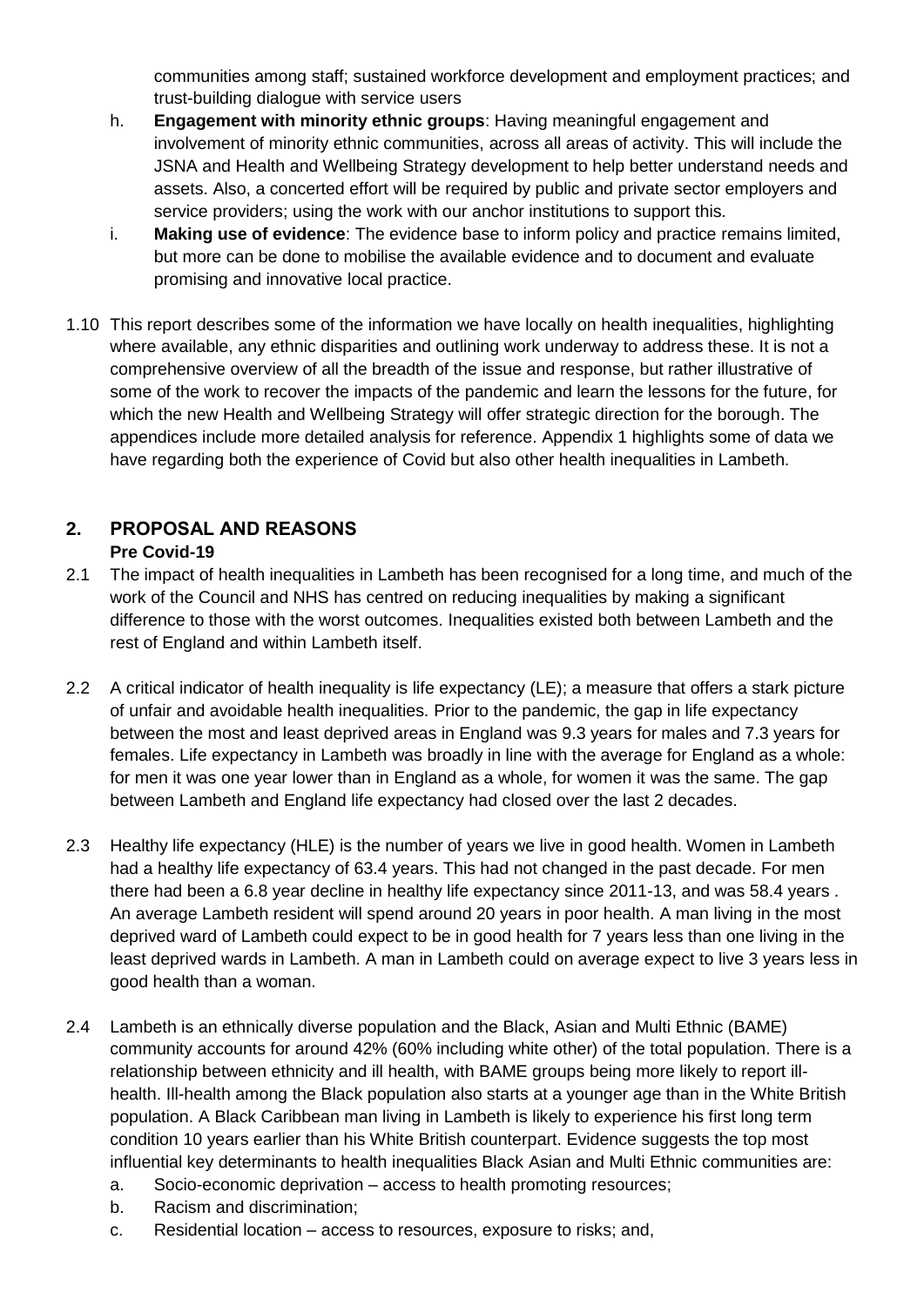- d. Access to preventative and treatment health services.
- 2.5 The full extent of the impact of Covid-19 on health inequalities in Lambeth is yet to be fully realised. Some of the direct impacts of the pandemic were observed in relation to inequalities in virus exposure, severity and mortality and these are included in this report. Indirect impacts resulting from measures to limit transmission of coronavirus which tend to be socio-economic factors such as loss of income, furlough, unemployment, lack of digital access and isolation will be revealed over the short and long-term translating to inequalities in morbidity and mortality across certain population groups.

# **Covid-19**

- 2.6 Since the beginning of the pandemic, Public Health England and latterly the UK Health Security Agency have provided data on Covid-19 cases and testing across the country. The quality of the data has improved overtime and we are able to analyse our local information to get an understanding of local case rates and who is testing for Covid-19. It is more difficult to access local data at a granular level on hospitalisation and mortality.
- 2.7 The first case of Covid-19 was reported to Lambeth's Director of Public Health on 28 February 2020. By the end of February 2022 there were 32,000 cases recorded in Lambeth residents and over 3 million tests registered to Lambeth residents. There were 644 Lambeth residents with Covid recorded as a cause of death recorded between January 2020 - December 2021. In 2021 Lambeth recorded 135 more deaths than would be expected based on the 5-year average, with these excess deaths so far totalling 409 over the course of the pandemic. Whilst some of these were certainly due to Covid-19, others may reflect impacts of lock downs and challenges of delivering preventative and routine care during a pandemic.
- 2.8 Case rates have fluctuated over the four distinct "waves" of Covid-19, reflective of the different tools and infrastructure available for testing. In the most recent Delta and Omicron waves, case rates tended to be highest in young adults and secondary school age children and, combined with vaccination in older and more vulnerable groups, this meant the impact on the health system was felt less acutely than in waves one (Wuhan original variant) and two (Alpha).
- 2.9 London level analysis clearly shows a socio-economic gradient associated with hospital admission, with highest rates in the areas with higher deprivation (see Appendix 1). Men were more likely to be admitted than women, and age was the biggest risk factor for admission. However, those with Black African, Black Caribbean, Asian or other ethnicity had the highest admission rates compared to the white ethnic groups in both wave 1 and 2 (prior to vaccination roll out). Critical care admissions follow a similar pattern. The risk of dying following hospital admission was around twice that in white ethnic group for Black Caribbean, Asian and Other ethnic groups but increased in all ethnic groups with age. Data is not yet available for the most recent Omicron wave, and although the overall numbers are likely to be lower in the most recent wave the patterns are likely to be similar. The difference in the Omicron wave is that people who were not vaccinated or boosted made up a very high proportion of admissions to hospital and in particular critical care.
- 2.10 As the Covid-19 vaccine has been rolled out to all age groups now except under 12s, the differences in uptake are very clear. Younger people, those from more deprived areas and those from Black and some Asian ethnic groups are less likely to be vaccinated. The Lambeth approach to the vaccination programme has been to address these issues from the beginning and work with communities to engage in conversations about vaccination to remove barriers and encourage better uptake. This work continues and whilst rates of vaccination are still significantly lower for some of our communities, every day we have people attending for first doses at our numerous community sites. Appendix 1 outlines some of the approaches we are using in Lambeth.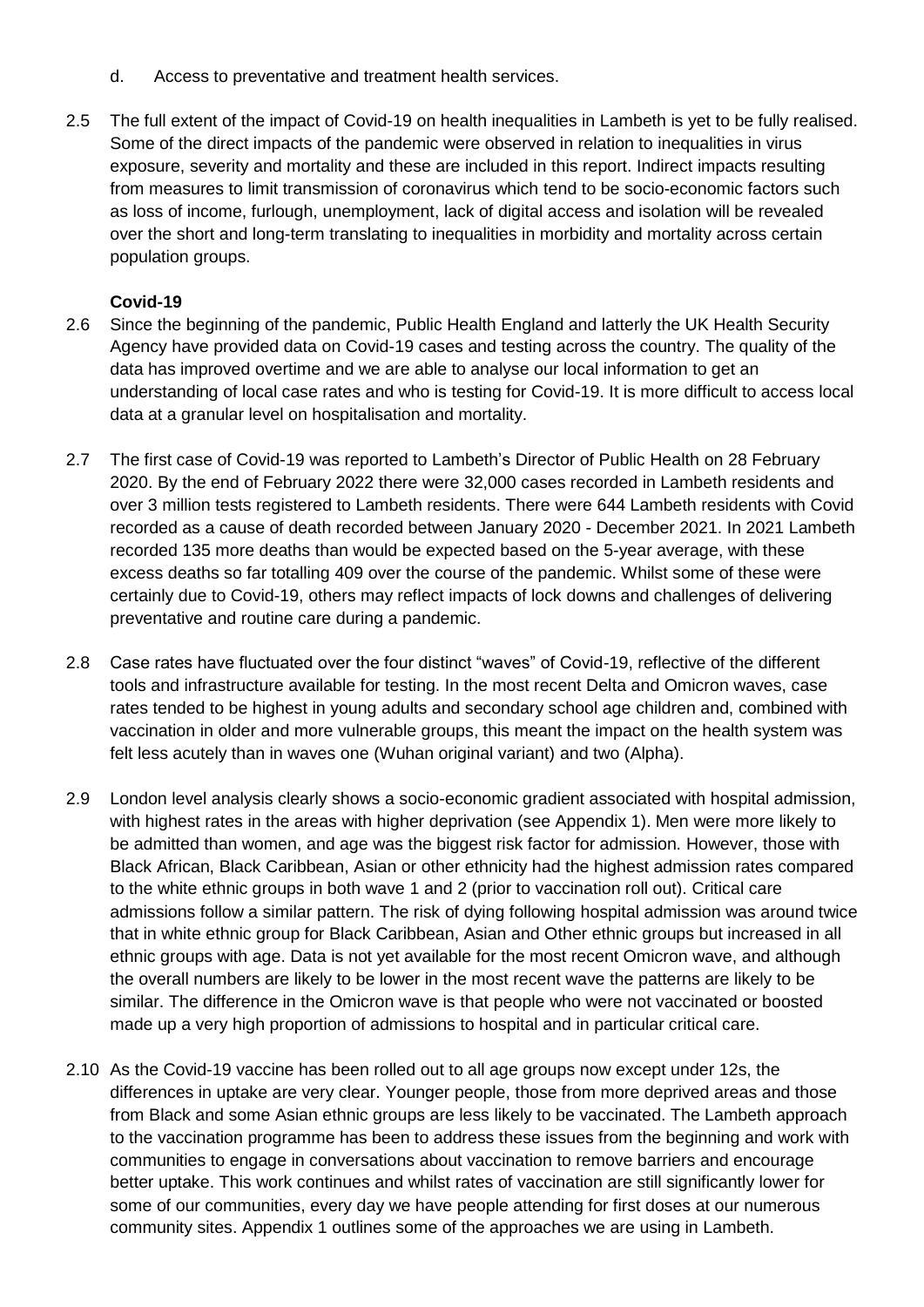2.11 Work with the Black community to increase Covid-19 vaccine uptake in the Black community, highlighted some entrenched factors that have contributed to low uptake of the Covid-19 vaccine in certain communities. As a response Lambeth worked with the Office for Health Improvement and Disparities (OHID), formerly Public Health England, to take a more holistic approach to support Black residents with their general health and wellbeing while helping communities to make the vaccine decision that is right for them alongside their general health and wellbeing. A Health and Wellbeing Day for the Black community was held which was well attended and received positive feedback. Learning from the event is being taken forward in the running of regular neighbourhood informal health and wellbeing sessions and borough wide events.

#### **Wider Health Inequalities**

- 2.12 Other areas of health outcomes have been subject to increased scrutiny as the magnitude of the differences between ethnic groups has become evident. The Black Thrive partnership, including the Council and NHS, has been working for over five years to tackle racism, discrimination and poor mental health outcomes for Black people in Lambeth; local research has shown that those from certain ethnic groups experience their first long term condition up to 10 years younger than the white population impacting on their ability to remain economically active and enjoying additional years of good health.
- 2.13 The intersectionality between poverty, race, age, sexuality and gender can also play a significant role in health outcomes. Recent local analysis indicates that women from Black backgrounds appear to have a range of poorer health outcomes compared to both Black men and White women. Appendix 2 provides detailed breakdown on health inequalities for certain medical conditions in Lambeth related to ethnicity, social deprivation and gender. Lambeth has a significant programme of work tackling some of the underlying causes of the poor health outcomes experienced by our communities but much of the proactive and preventative care in place has also been adversely affected by the pandemic and the ability to access healthcare. For example, the interruption of programmes to support the management of hypertension (high blood pressure) have been estimated to contribute to an additional 12,000 strokes and deaths nationally over the next three years.

# **Hypertension (see Appendix 3)**

- 2.14 Around 8% of residents registered with Lambeth GPs have hypertension (high blood pressure). Through the pandemic, the proportion of GP registered patients under 80 years who have good control of their blood pressure reduced from 72% to 41%. As hypertension is more common in Black and Asian ethnic groups, those with obesity and from lower socio-economic neighbourhoods, the impact and sequelae of poor control falls disproportionally on these groups. The data in Appendix 2 shows that after chronic pain, hypertension is the second most prevalent long-term condition affecting the Black communities in Lambeth, and the third most prevalent affecting Asian communities. The existing data may not have fully captured the scale of the problem, however the national CORE20PLUS5 programme will provide us with the opportunity to identify and diagnose more people with high blood pressure.
- 2.15 Local community-based approaches have been developed in Lambeth working with GPs, using community pharmacists and working with other voluntary and community sector (VCS) organisations to engage with the communities at highest risk and enable them to get support to manage their blood pressure. As we come out of the pandemic we are looking to learn from the approaches to vaccination, to build trust in the community and adapt to a more outreach model to identify and treat those with high blood pressure. Six out of our nine Primary Care Networks (PCN) have chosen high blood pressure as an area that needs extra focus due to the marked inequalities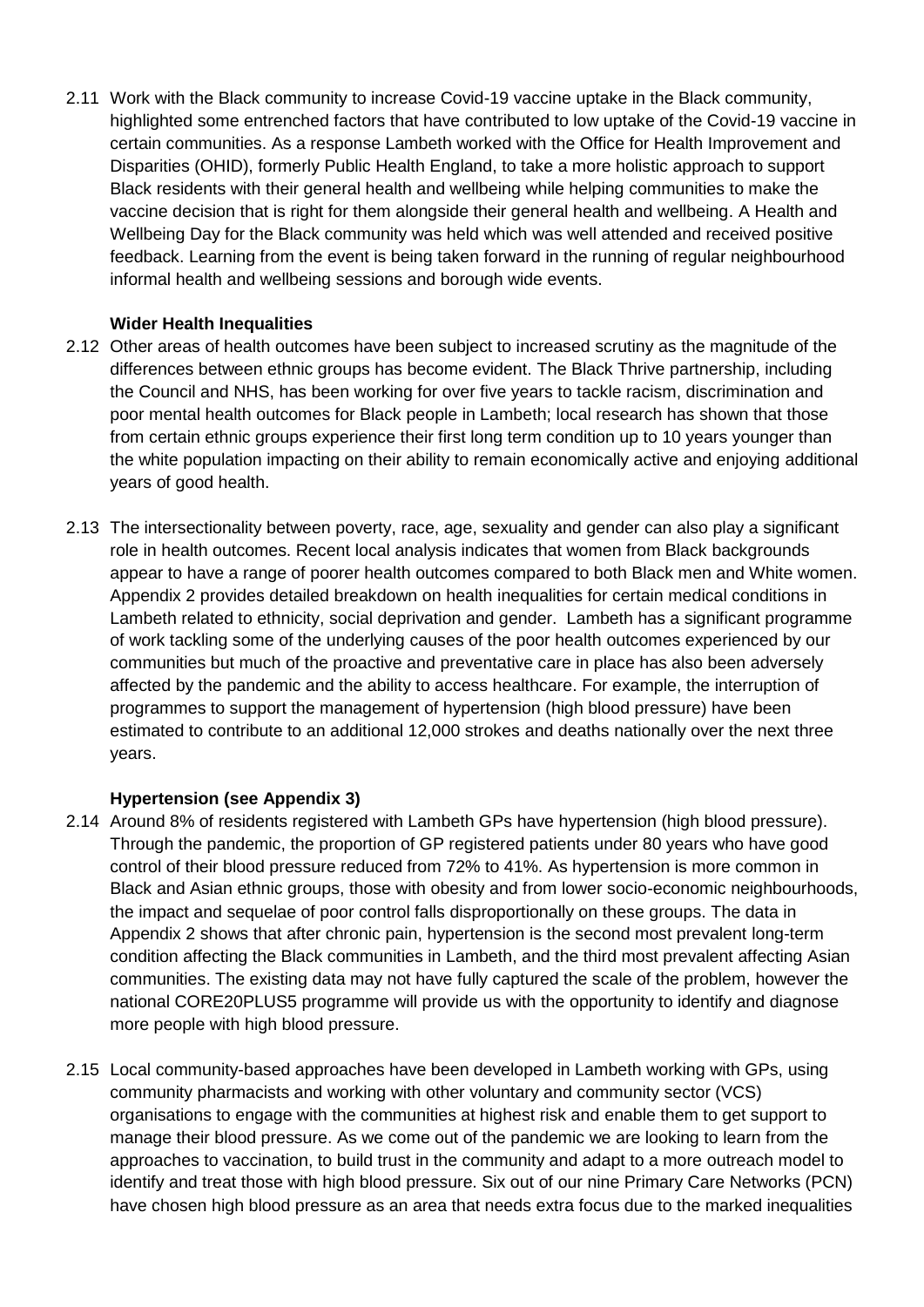regarding outcomes and have set out plans to address the inequalities in their PCN Neighbourhood plans.

# **Diabetes (see Appendix 4)**

- 2.16 Diabetes is one of the most common long-term conditions in Lambeth affecting around 5% of the population, which is approximately 20,000 people. Good management of diabetes can prevent risk of further complications, and primary prevention of diabetes can also be achieved by reducing obesity. The data shown in Appendix shows that Black ethnic women have more than double the rates in the general adult population (12.3% vs 5.6%); similar to the high rate in Black ethnic male population (11.5%); and more than four times the rate in White ethnic female population (3.0%)
- 2.17 There has been a drop in the number of people living with diabetes who have received optimised care through the pandemic. As diabetes disproportionally affects particular ethnic groups and communities, patient management support programmes have been developed specifically for these communities.
- 2.18 The Lambeth Together Long-Term Conditions Diabetes Inequalities Project is working on how to better address and manage barriers to health through identifying at risk patients to provide targeted supported self-management focusing on patients with protected characteristics. Using a health coach, the project aims to explore what support is needed to enable socially appropriate selfmanagement, and links to community groups for a focussed group of diabetic patients with low income.

# **Mental Health Promotion and Wellbeing (Appendices 5 & 6)**

- 2.19 The pandemic has increased many of the risk factors for mental ill health in Lambeth. The number of out of work benefits claimants, for example, rose from 8,890 in February 2020 to 22,510 in March 2021. It has been declining since to reach 14,740 in January 2022. Many communities have been affected by bereavement. Many people, particularly the elderly and children and young people, have seen their social networks being disrupted by the lockdown, thus intensifying social isolation.
- 2.20 In January the Health and Wellbeing Board had a Mental Health themed meeting, where some of the inequalities in mental health and the local action on these were discussed. The Lambeth Suicide prevention strategy was also published. The slides from this Board are in Appendix 5.

# **Maternal Health**

- 2.21 Health inequalities are also seen in different maternal health risk factors and outcomes. The general fertility rate in Lambeth<sup>1</sup> is 44.3 per 1000. 39.1% of deliveries in Lambeth are to Black and Multi ethnic mothers. Younger and older women, those of Black, Asian and Mixed ethnicity and those living in more deprived areas are less likely to book (have their first midwife appointment) within 10 weeks. In Lambeth 48% of pregnant women access maternity care early compared to the national average of 57.8%.
- 2.22 Folic acid is important for the development of a healthy foetus. Folic acid is less likely to be taken in preparation for pregnancy by women who are younger, Black, Asian or Mixed ethnicity and living in more deprived areas. In Lambeth only 17.5% of women took folic acid supplements prior to pregnancy, compared to 28.5% across London. Women in their 20s and 40s, those of Black or White ethnicity and those living in more deprived areas are also more likely to be recorded as obese at the time of booking.

 $\overline{a}$ <sup>1</sup> Number of live births per 1,000 women of child bearing age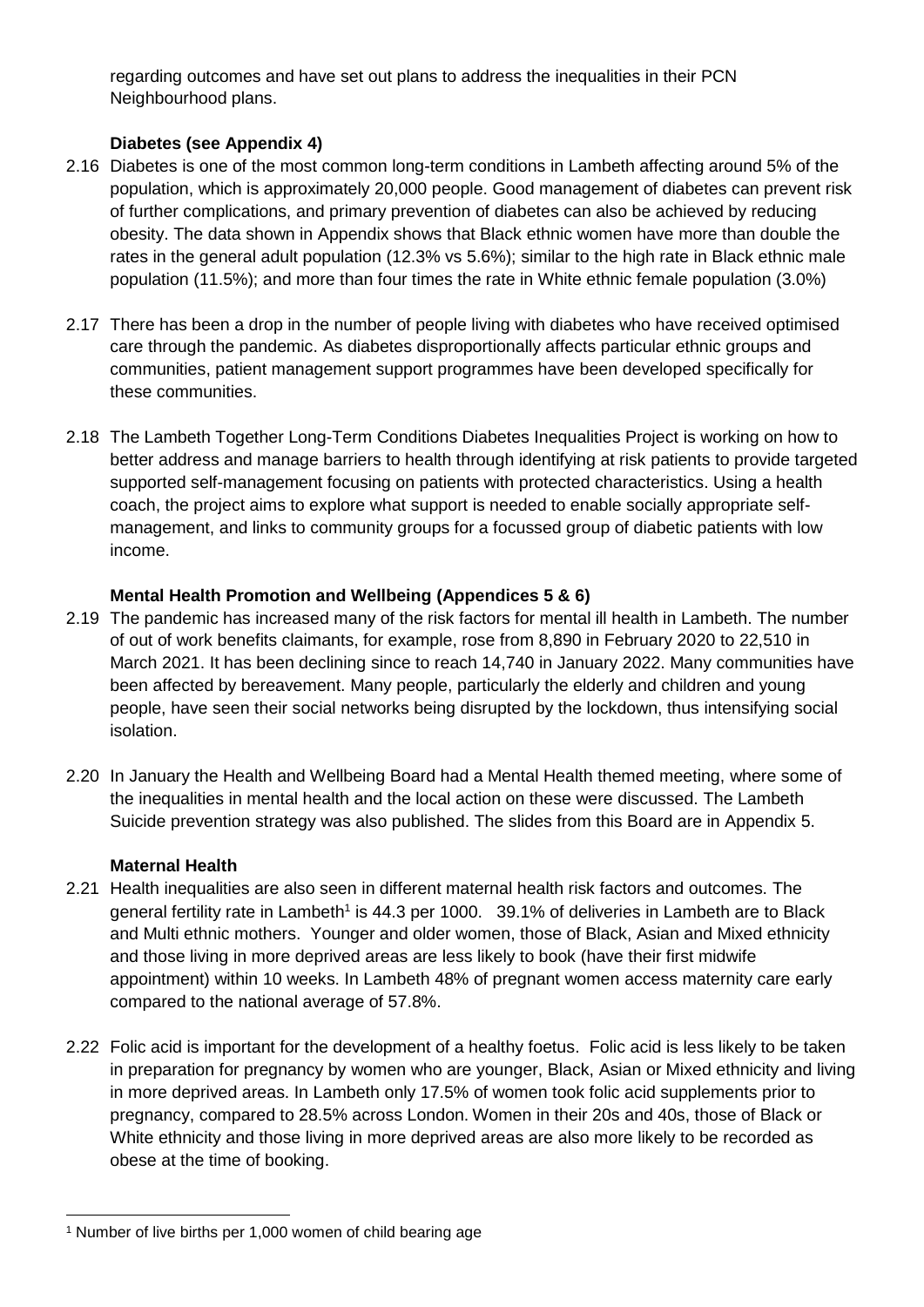- 2.23 Women of Black, Asian and Mixed ethnicity and those living in more deprived areas also have poorer birth outcomes, In Lambeth 3.6% of babies have low birthweight at term, higher than the London and national average. Premature birth is more likely in women of Black ethnicity, women living in more deprived areas and mothers over 35. Babies who were of Black Caribbean ethnicity were 1.7 times as likely to be born prematurely than babies who were of White Other ethnicity. Stillbirths are more likely in those of Black and Asian ethnicity, those living in more deprived areas and mothers over 35. Babies who were of Black Caribbean ethnicity were 1.7 times as likely to be born prematurely than babies who were of White Other ethnicity.
- 2.24 Nationally, data gaps have been identified in relation to health inequalities variation; a full complement of variation, trends and inequalities is not available for each maternal indicator. The extent to which ethnicity is recorded is improving but there is still missing data including 'Not known' and 'Not stated'.
- 2.25 The evidence that maternal and perinatal mortality rates are significantly higher for Black, Asian, and ethnic minority women and birthing people was heightened during the Covid 19 pandemic. As a response the maternity services across South East London ensured that women and birthing people from Black, Asian, and ethnic minorities were provided with information around COVID-19, their increased risk of being hospitalised with COVID-19, Vitamin D supplementation and also data collection.
- 2.26 The government announced in February 2022, a new taskforce to examine maternity care for those in the most deprived areas and from ethnic minority groups in light of the worse outcomes experienced by both mothers and babies. The taskforce seeks to increase understanding of the drivers behind the disparities, examine the social factors linked to poorer health outcomes and tackle these issues to improve the health and wellbeing of women and their babies. It will seek to do so by looking to consider and support evidence-based interventions for the following areas:
	- a. improving personalised care and support plans for mothers;
	- b. addressing how wider societal issues impact maternal health, working with experts in other government departments;
	- c. improving education and awareness of pre-conception health when trying to conceive, such as taking supplements before pregnancy and maintaining a healthy weight;
	- d. increasing access to maternity care for all women and developing targeted support for women from the most vulnerable groups; and,
	- e. empowering women to make evidence-based decisions about their care during pregnancy such as the development of a new digital framework, which provides women with support to make informed decisions during labour.

Caseload midwifery was tested as part of Lambeth Early Action Partnership (LEAP). Caseload midwifery describes continuity of midwifery care from booking to the postnatal period, with longer and more frequent antenatal appointments including in the home setting. Continuity of midwifery care has been shown to reduce preterm birth, but it was unclear how effective it would be for those from deprived and ethnic backgrounds. Implementing caseload midwifery in the LEAP areas resulted in a significant reduction in preterm birth rate in women allocated to caseload midwifery, when compared with those who received traditional midwifery care. Caesarean section births were also significantly reduced in women, including emergency caesarean deliveries without increase in neonatal unit admission or stillbirth compared to traditional midwifery care. The findings suggest that when applied to targeted groups (women in higher IMD quintile and women of diverse ethnicity) that the impact of the caseload intervention is greater. Caseload midwifery continues to be delivered as part of the LEAP programme.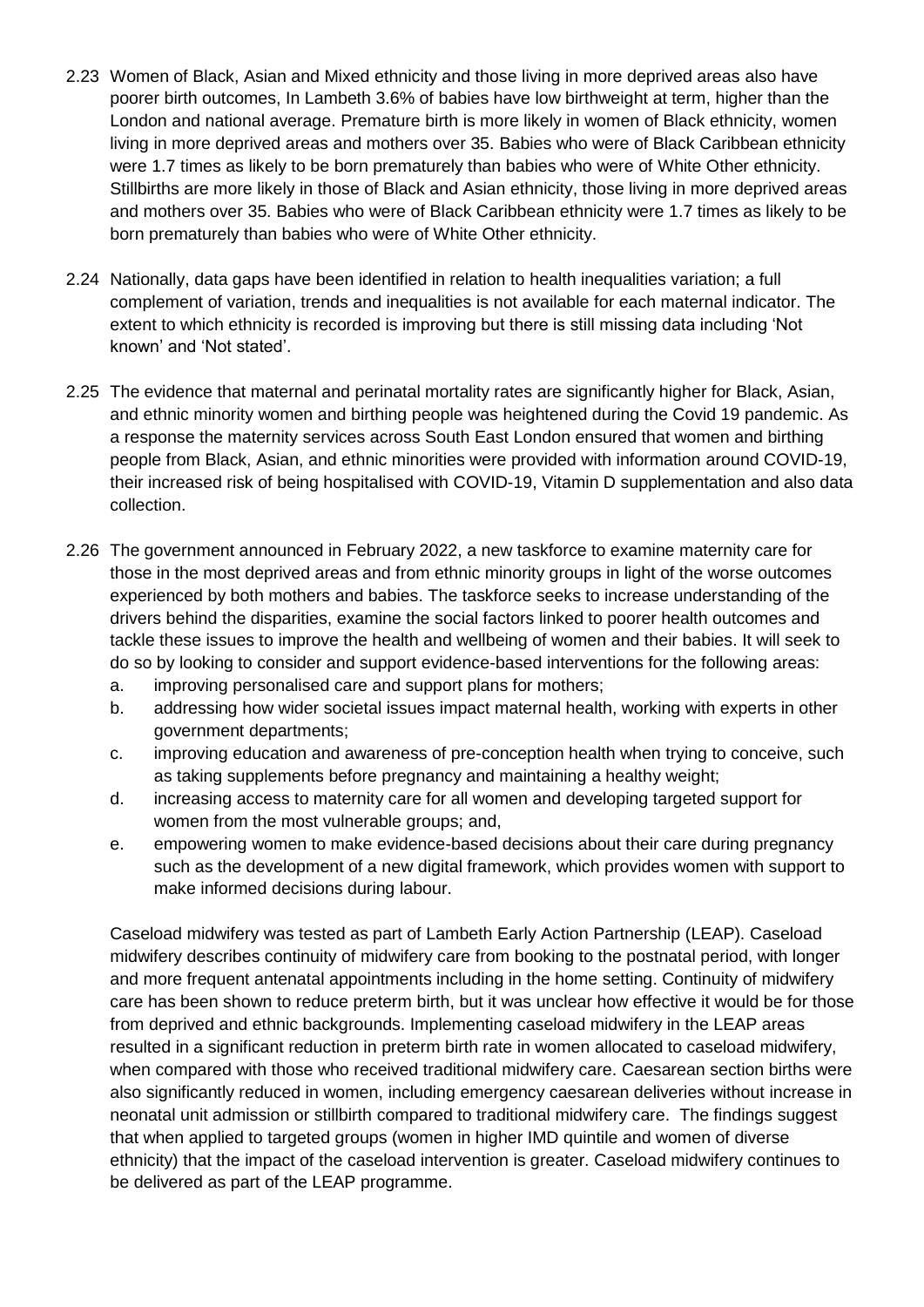- 2.27 Locally, plans for improvement are being taken forward through the Local Maternity and Neonatal System (LMNS) as part of the NHS Maternity Transformation Programme to meet the national clinical ambition for continuing maternity care for Black, Asian and Multi ethnic women. The learning from Lambeth Early Action Partnership (LEAP) will also help inform these improvement plans.
- 2.28 The South East London (SEL) Local Maternity and Neonatal System has set out the following actions which contribute to tackling health inequalities. These are:
	- a. Over the next few months, the SEL Local Maternity and Neonatal System will be carrying out an equity analysis and creating a maternity system wide equity action plan that will focus on improving maternity care and services, for women and birthing people from ethnic minorities and those living in the most deprived communities. This will be a large piece of work that will involve women and birthing people and all maternity stakeholders.
	- b. Continuing with plans to increase continuity of carer for women and birthing people from Black, Asian, and ethnic minorities and those living in deprivation, and ensuring that all women and birthing people receive personalised care throughout pregnancy, labour, birth and during the postnatal period. Continuity of carer has been shown to significantly reduce poorer outcomes and we are working on this becoming the default model of care for all women and birthing people.
	- c. Building the Maternal Medicine Network service over the next 3 to 6 months to ensure women and birthing people with medical complexities receive the right care, by the right people in the right place with a focus on reducing inequalities faced by those most vulnerable, redressing the disproportionate poorer outcomes that some women and birthing people face.
	- d. Continue to improve maternity services data via the maternity services data set (MSDS) highlighting where efforts and improvements need to be focused for those most vulnerable.
	- e. Working with perinatal mental health services to address the gap in mental health services for women and birthing people that experience fear, trauma, or loss in the context of their maternity journey.
	- f. Working with CCG colleagues to introduce the smoking cessation maternity pathway. Smoking is the biggest modifiable risk factor in pregnancy and contributes to many stillbirths, neonatal deaths and maternal morbidity and mortality.
	- g. Collaborating with SEL Maternity Voice representatives to ensure that the user voice is part of any service formation or transformation.
	- h. The provision over the next 5 months of culturally sensitive training for maternity staff delivered by the charity FiveXMore.
	- i. Working with pan London colleagues to improve translation services within maternity care so that women and birthing people are aware of their options and care pathways at all stages.
	- j. Funding for the provision of empowering information wallets for Black, Asian, and ethnic minority women and birthing people.
	- k. Roll out across SEL of informative posters that will be displayed in healthcare facilities across SEL providing information for Black, Asian, and ethnic minority women and birthing people around maternity choice and created by Lewisham maternity voices.
	- l. Roll out of a culturally sensitive recipe book, for women and birthing people with gestational diabetes.
	- m. Ensuring engagement and sign up to national and regional programmes of work such as the Capital Midwife Anti-Racist Framework and support the whole maternity workforce to thrive.

# **Sickle Cell Anaemia**

2.29 In November 2021 the All-Party Parliamentary group on Sickle Cell Anaemia and Thalassemia published its report: "*No One's Listening"* with a series of recommendations to improve the care of people living with sickle cell anaemia, a disease which predominately affects Black people. The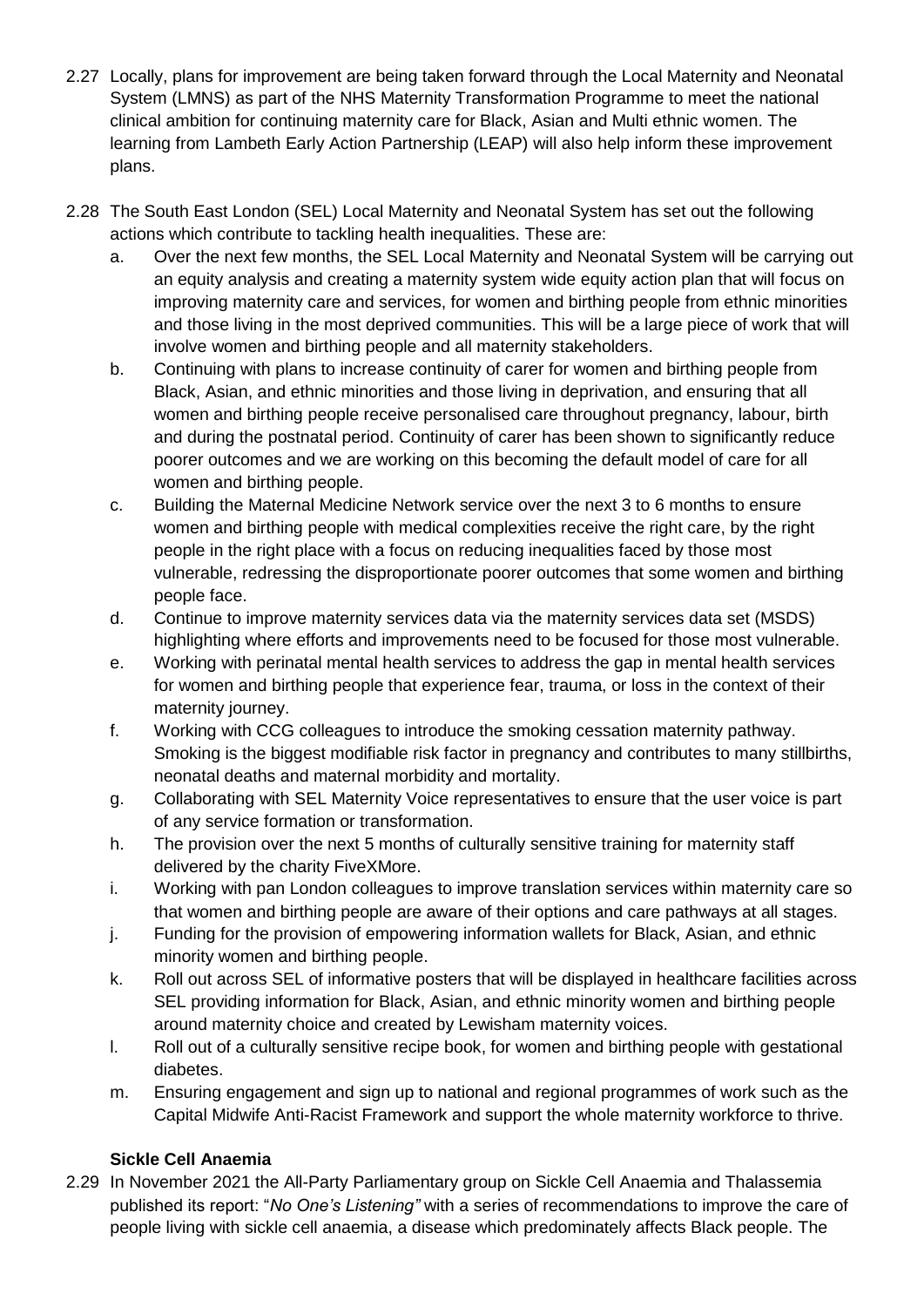report was triggered by the coroner's report into the early and avoidable death of a sickle patient in a North London Hospital. Sickle cell disease predominately affects Black people although there is also small population of affected people from the Middle East, India and the Mediterranean region. The report found a pattern of stigmatisation, under-funding, sub-standard care and a lack of prioritisation. The Report's recommendations to improve care extend from the Department of Health and Social care, NHSE, NICE through to individual Trusts. Guy's and St Thomas's NHS Foundation Trusts (GSTT) has the largest population of patients with Sickle cell adult patients (currently 870 on the local database) and is working at individual service, directorate and Trust level to ensure the recommendations are applied to improve care received by local patients.

- 2.30 Sickle cell is characterised by frequent episodes of severe pain which may need hospital admission. It is also associated with multi-organ acute and chronic complications including stroke, pulmonary hypertension, leg ulcers and renal failure, and requires life-long follow up and comprehensive long term condition management. There is a particular emphasis on shifting care from unplanned e.g. emergency admissions and crises to good planned care, including strong condition management, promoting personalised care (across professional boundaries, tailored to an individual) and promote self-care, where appropriate.
- 2.31 The overall prevalence of Sickle Cell Disease in Lambeth is estimated as 0.1% and 0.6% in the Lambeth Black population. Locally, many crises are managed out of hospital through the support of the South East London Sickle Cell/Thalassaemia Centre. The Centre provides services for adults, young people and children with sickle cell disease and thalassaemia and their families. It provides a specialist nursing service to the residents of Lambeth, Southwark and Lewisham, who are at risk of having, or already have an unusual haemoglobin type. It also provides the same service to families and carers who are affected by sickle cell disease and thalassaemia.
- 2.32 The team at the Centre consists of specialist nurses working across Lambeth, Southwark and Lewisham, delivering education, support and crisis intervention where necessary for all patients with sickle cell disease. The team provides a comprehensive service from neonatal screening to end of life care and accepts self-referrals, primary and secondary referrals. The intensive patient focused support available to both patients and families enables disease management and providing support and education to help patients cope in crisis. Care is delivered through individual care packages agreed with users, hospital consultants and the specialist nurse case managers. Agreed care packages reflect a shared care approach underpinned by protocols and guidelines.
- 2.33 There are times when the most appropriate place for a person in crisis is the hospital. This can facilitate fast, effective pain relief/management, fluid management and monitoring of vital signs. The GSTT Sickle cell and red cell disorders service has close links with community services and have specialist diagnostic laboratory services for red cell disorders. The haematology day unit offers a red cell apheresis service for patients with long-term chronic complications of sickle cell disease, for example stroke. Following a hospital attendance/stay, discharge information is provided to the community team who will then monitor the patient and reviewed through multidisciplinary team meetings. A patient support group is run weekly; the support group is for patients with sickle cell disorders who are seen at GSTT, and their family members and/or carers.
- 2.34 Local Sickle cell services are one of the most expert in the country, Guy's and St Thomas's NHS Foundation Trust, Evelina Children's Hospital and King's College Hospital have led the South Thames Sickle Cell and Thalassemia Network (STSTN). STSTN is a haemoglobinopathy collaboration led by healthcare professionals, including consultants, nurses, psychologists and others, that work closely with other hospitals in London and South East England. The STSTN collaborates across service, teaching and research to improve the patient experience by offering better treatment outcomes for people with sickle cell disease and thalassaemia.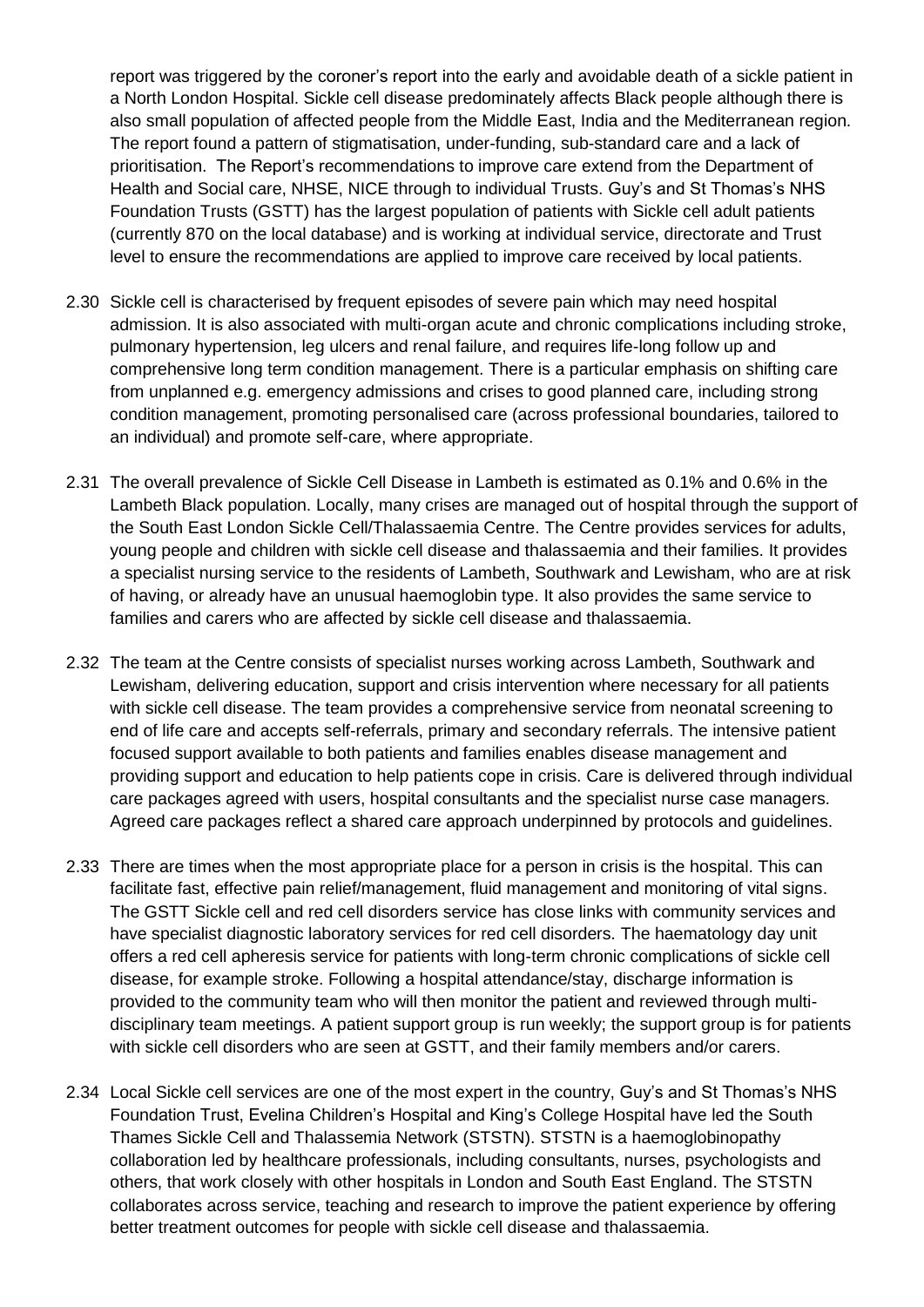2.35 All Lambeth pregnant women are offered screening by a blood test for sickle cell and other haemoglobin variants. Antenatal screening identifies parents to be who have the trait (also known as a carrier). If the mother is identified with the trait, the baby's father is offered a screening test. Also, all newborn babies at five days old are screened as part of the newborn bloodspot (heel prick test). The key reason for offering newborn screening for sickle cell disease is because babies with sickle cell disease are vulnerable to serious infections. Newborn screening detects babies who may have sickle cell disease or have the trait (also known as a carrier) for sickle cell disease.

#### **Overarching approaches to working with communities**

- 2.36 In Lambeth, just as in the rest of the country, the levels of emotional wellbeing decreased, and the levels of anxiety increased during the pandemic. However, this trend seems to have reversed in the last year. A recent Lambeth Resident Survey also shows that the levels of anxiety in the borough have decreased.
- 2.37 The Lambeth Together approach to tackling inequalities works at different levels. There is a strategic programme looking at Equalities, Diversity and Inclusion which works with the Lambeth Together Delivery Alliances as well as the SE London Integrated Care Partnership to challenge and develop a programme of work to improve outcomes for residents and staff in the local health and care systems. The Lambeth Together Neighbourhood and Wellbeing Delivery Alliance is developing approaches working with "thriving communities" to enable bottom up, community development type approaches to addressing the issues impacting on health and wellbeing. The food hubs which were established as part of the pandemic response are morphing into health and wellbeing hubs which can support a wider network of advice and support, including benefits and debt advice as well as health improvement activities such as stop smoking support, health checks and weight management.
- 2.38 The learning from Covid-19 on the roll out of the vaccination programme has led to new approaches and working in partnership with Public Health England and the Beacon Project, a Black communities wellbeing event run in October helped demonstrate how to bring together trusted health professionals with communities where there is a high level of need. We continue working with the Beacon Project in running health and wellbeing sessions across the borough to particularly engage with our Black community around their broader health and wellbeing. We are also working with community groups and faith groups to encourage the development of culturally competent health improvement programmes as well as health services which tackle some of discrimination experienced by people in the health and care system.

# **3. FINANCE**

3.1 There are no finance implications at this stage.

# **4. LEGAL AND DEMOCRACY**

- 4.1 There were no legal comments.
- 4.2 There were no further comments from Democratic Services.

# **5. CONSULTATION AND CO-PRODUCTION**

5.1 NHS and Public Health officers have contributed to this report. The programmes of work have been co-produced with residents and patients.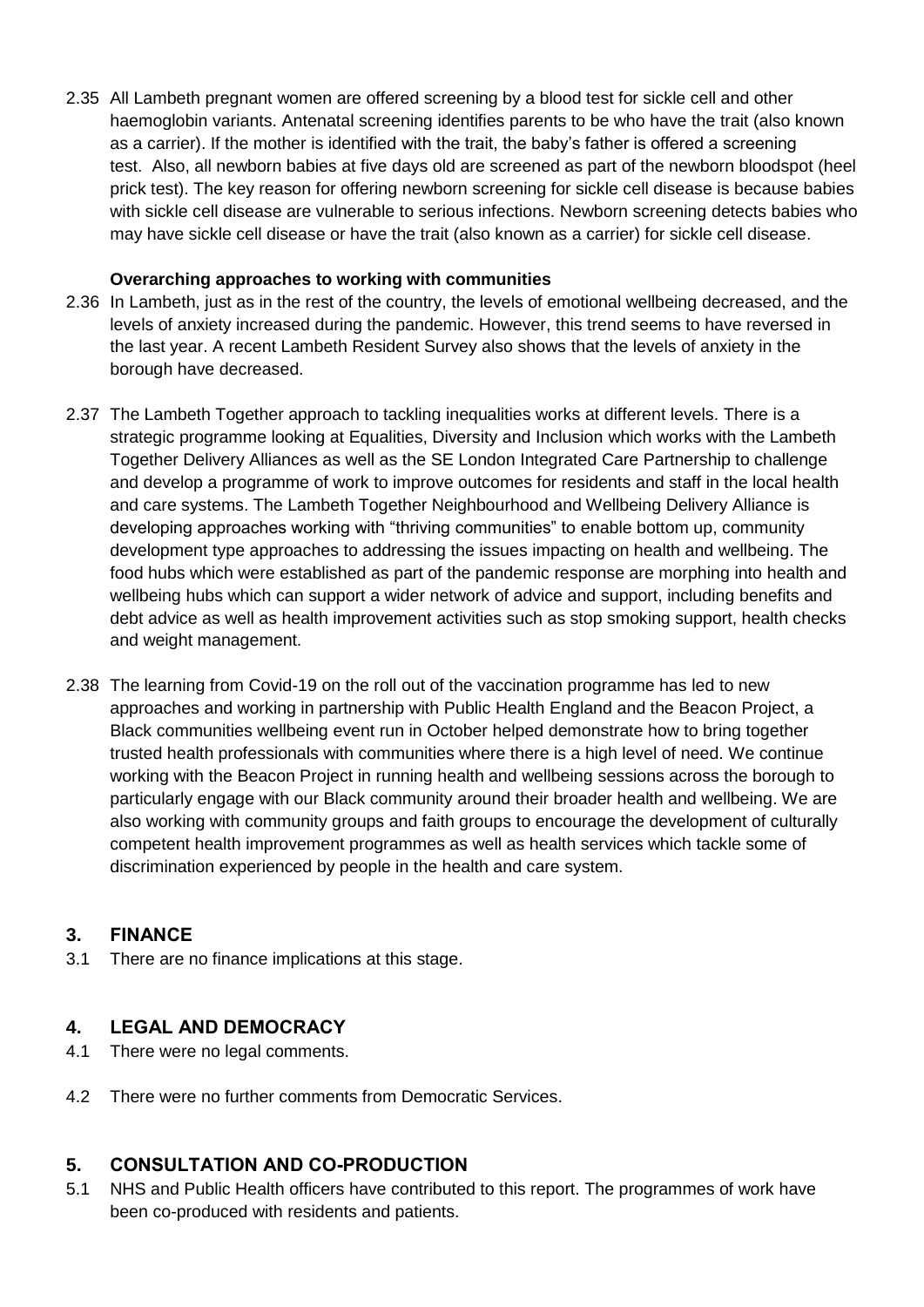# **6. RISK MANAGEMENT**

6.1 Not applicable.

# **7. EQUALITIES IMPACT ASSESSMENT**

7.1 An Equalities Impact Assessment has not been completed as the report is for information. All Lambeth Public Health activities have an impact on equalities – where possible these seek to narrow the gap in the experience of health outcomes, and we strive to measure this in all our work programmes. Through Covid-19 we have tried as far as possible to report data on ethnicity routinely as part of our assessment of the pandemic and its impact on our residents. Whilst some of this information is not able to be shared publicly due to the context of disclosure we do use it to inform how we deliver our work programme.

# **8. COMMUNITY SAFETY**

8.1 Not applicable.

#### **9. ORGANISATIONAL IMPLICATIONS Environmental**

9.1 Not applicable.

#### **Health**

9.2 Covered in the body of the report.

#### **Corporate Parenting**

9.3 Not applicable.

# **Staffing and accommodation**

9.4 Not applicable.

#### **Responsible Procurement**

9.5 Not applicable.

# **10. TIMETABLE FOR IMPLEMENTATION**

10.1 Not applicable.